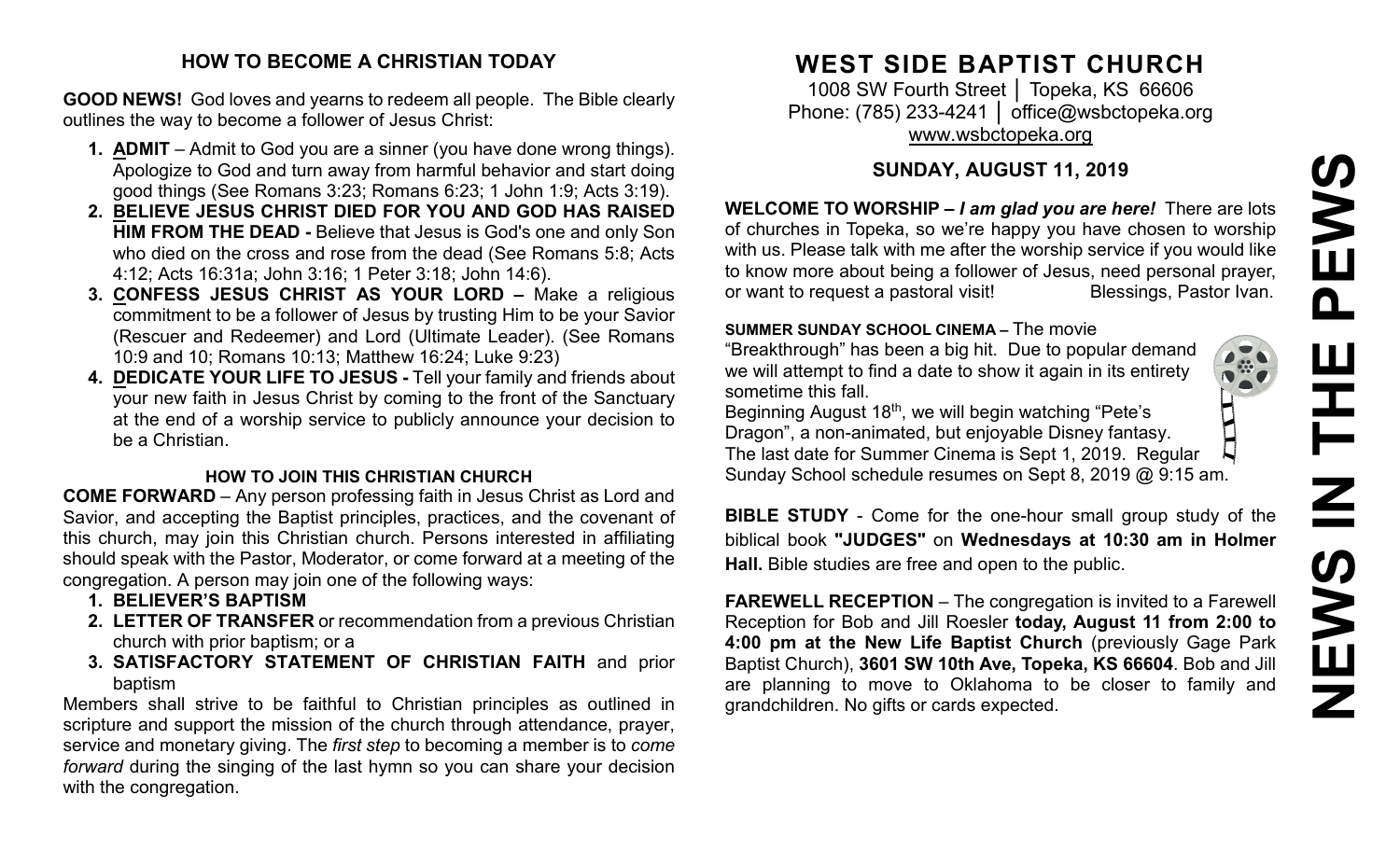#### **CHILDRENS ACTIVITY BAGS AND BULLETINS – We are glad to have**

**children in worship!** Activity bags filled with coloring pages, crayons, and other items are available for preschool and elementary-aged children near the sanctuary door. **Enjoy the kits and children's bulletins**. Please take home your artwork. Place the packets on the front pew after the worship service so we can restock them.



**FINANCIAL GIVING** – Thank you for the generous support of the work of God in and through West Side Baptist Church. Donations report:

|                               |    | 08-04-2019  | Y-T-D          |
|-------------------------------|----|-------------|----------------|
| <b>General Fund</b>           |    | \$11,474.51 | \$126,377.93   |
| <b>Building Main</b>          |    | 205.00      | \$<br>4,046.00 |
| <b>Sunday School</b>          | \$ | 8.00        | \$<br>325.38   |
| <b>America For Christ</b>     |    |             | 1,542.00       |
| <b>Baby Closet</b>            |    |             | \$<br>50.00    |
| Fellowship/Benevolence \$     |    | 41.00       | \$<br>1,388.97 |
| One Great Hour of Sharing\$   |    | 80.00       | \$<br>2,145.93 |
| <b>Vacation Bible School</b>  | \$ |             | \$<br>124.80   |
| <b>World Mission Offering</b> | \$ |             | \$<br>115.00   |
| <b>Youth Fund Income</b>      | S  |             | \$<br>3,290.72 |
| <b>School Supplies</b>        | \$ | 150.00      | \$<br>265.00   |
| <b>ABW</b>                    |    | 105.00      | 105.00         |

#### **WORSHIP LEADERS:**

**Acolytes (August) –** Jessamine Greuter and Aaron Poe

**Communion Servers (August) –** Pat Carreno, Steve May, Jan Mansfield, and Don Johnson

#### **Evangelism Counselor -**

**Scripture Readers –** Jan Mauck

- **Technology –** Harry Carpenter, Tom Mansfield, Brice Smith, and Bruno **Sprenks**
- **Ushers (August)**  Mark Arnold, Don Johnson, Steve May, Clarence Payne, and John Swain

### **WEEKLY CALENDAR**

#### **SUNDAY, AUGUST 11**

| $9:00 \text{ am}$ | SS Cinema Movie "Breakthrough" (FH) |
|-------------------|-------------------------------------|
| $10:30$ am        | Worship Service (S)                 |

#### **MONDAY, AUGUST 12**

| $9:00 - 11:00$ am | <b>Baby Closet Ministry</b> |
|-------------------|-----------------------------|
|-------------------|-----------------------------|

#### **TUESDAY, AUGUST 13**

| 6:00 pm | <b>Council Meeting (HH)</b> |
|---------|-----------------------------|
| 6:00 pm | Men's Chorus (FH)           |

#### **WEDNESDAY, AUGUST 14**

| $10:30$ am        | Bible Study – Book of Judges (HH)  |
|-------------------|------------------------------------|
| $3:30 - 5:30$ pm  | Fruit & Vegetable Food Pantry (FH) |
| $5:00 - 7:00$ pm  | <b>Baby Closet Ministry</b>        |
| $5:30 - 7:00$ pm  | No Supper or WWW until September   |
| $7:00 \text{ pm}$ | No Choir Practice (S)              |
|                   |                                    |

#### **THURSDAY, AUGUST 15**

| $1:00 - 3:00$ pm | <b>Baby Closet</b> |
|------------------|--------------------|
|------------------|--------------------|

#### **FRIDAY, AUGUST 16 PASTOR'S DAY OFF**

#### **SATURDAY, AUGUST 17**

| $1:00 \text{ pm}$ | <b>Worship Team Practice</b> |
|-------------------|------------------------------|
|                   |                              |

#### **SUNDAY, AUGUST 18**

| $9:00 \text{ am}$ | SS Cinema Movie (Pete's Dragon) (FH) |
|-------------------|--------------------------------------|
| 10:30 am          | Worship Service (S)                  |
| $2:00 \text{ pm}$ | Mission Meeting (HH)                 |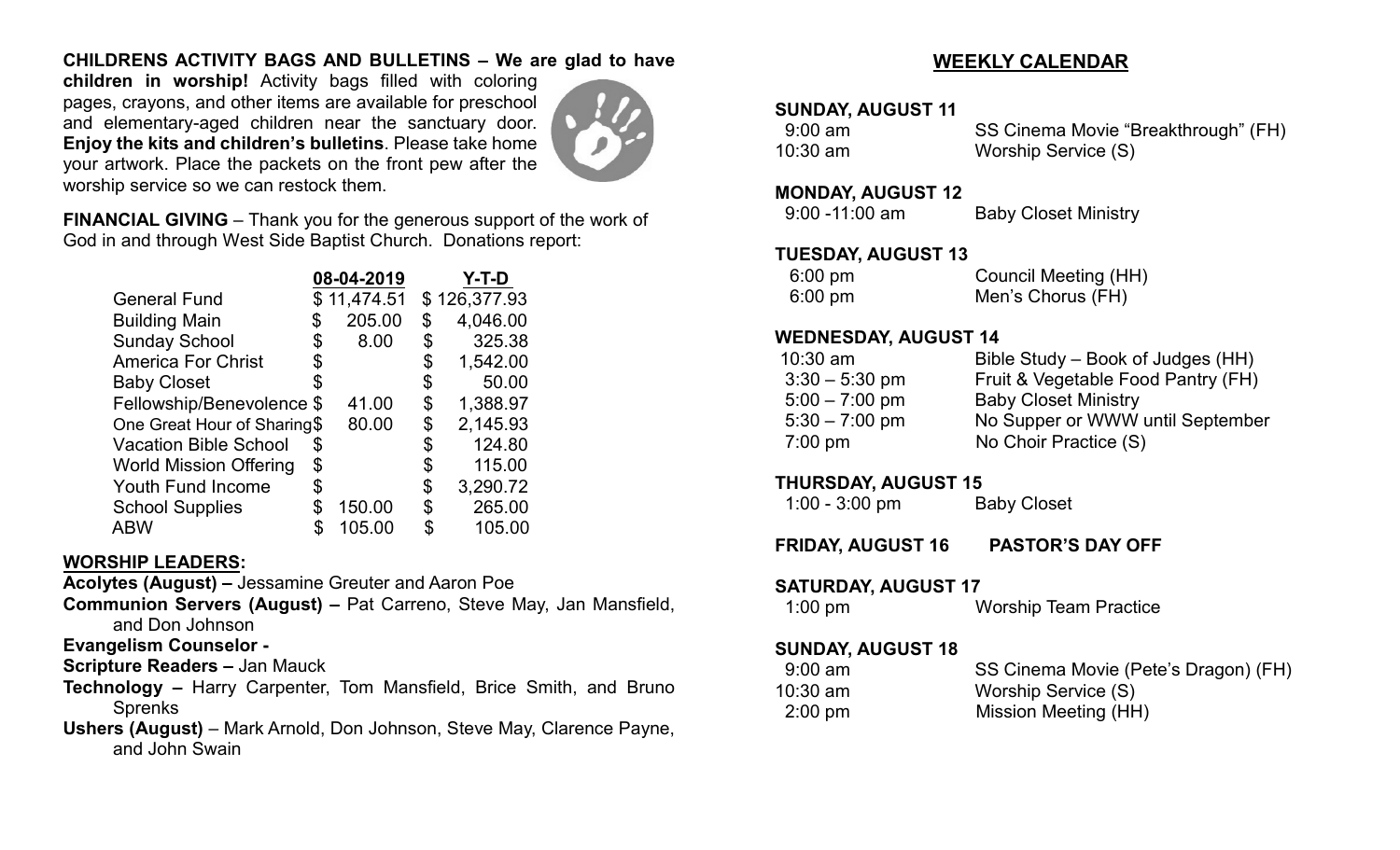#### **IN OUR THOUGHTS AND PRAYERS**

Annie Morris – Health concerns (Don and Molly's granddaughter-in-law) Elyse – Health concern (Don and Molly's great-granddaughter) Kim – Health concerns (Nancy Ohse's friend) Mark Arnold – Health concerns Al & Bradley Carpenter – Health concerns Harry and Pat Carpenter – Health concerns Wayne Cottril – Health concerns Valerie Davis - Health concerns (Bev McCurdy's friend) Fran Seymour-Hunter – Health concerns Charles Key – Health concerns (cancer) (Nelda Janway's brother) Nancy May – Health concerns Bill and Marie Merrifield – Health concerns Don and Molly Morris – Health concerns Sandra Parnell – Health concerns (Marianne Spano's friend) Juanita Plankinton – Passing of her daughter, Linda Thomas Becky and Terry Poe – Health concerns Sage Poe – Coffeyville Community College Carolyn Roach – Health concerns (Nelda Janway's sister) Keith Springer – Health concerns (Marianne Spano's brother) Larry Springer – Health concerns (Marianne Spano's brother) Melissa Weikel – Health concerns (Nancy and Wayne Cottril's daughter) Lola Zab - Health concerns (Marianne Spano's sister) Victims and perpetrators of human trafficking (sexual slavery) Topeka Rescue Mission – Financial Help Ward Meade Neighborhood El Paso & Ohio Shootings **HOMEBOUND & CARE FACILITIES:**  \*Portia Allbert \*Etta Landis –Capital Ridge \*June Cunningham – Brewster Place \* \* Renea May \*Shirley & Larry Dell \*Rogene Moody \*Helen Farrar –Plaza West \*Ken Paslay – Brookdale \*Gerald Haney – \*Theo Penny \*Russ Hunter – \*Edward Perkins \*Mary Lou Johnson – Aldersgate \*Juanita Plankinton \*Alice Kieffer \*Hazel Smith-Tindall – Ottawa **COMMUNION MINISTERS –** Please sign-up on the bulletin board to deliver the Lord's Supper (Holy Communion) to our Nursing Home and Homebound members on the first Sunday of a month. Lay Ministers will be working in pairs of two



or teams. Pastor Ivan will provide training for all communion ministers. We currently have eighteen Nursing Home and Homebound members to visit each month.

#### **FOOD PANTRY - The Free Fruit & Vegetable Food Pantry will open on**



**Wednesday, August 7 from 3:30 to 5:30 pm.** Call the Church Office at (785) 233-4241 for more information. **May 2019 Report:** 922 individuals (468 adults, 362 children, plus 92 senior citizens) in 259 families were able to receive for free 5,199 pounds of bread, fruit, milk, vegetables, and other items from the Fruit & Vegetable Food Pantry on Wednesday nights at West Side Baptist Church, 1008 SW. 4th St., Topeka.

#### **PERSPECTIVES CLASS – FALL 2019:** 15 WEEK MISSION EDUCATION



CLASS: Experience 15 powerful lessons that have equipped thousands of everyday believers with greater vision, hope, and passion. In Perspectives, scripture, history, culture, and strategy converge to

reveal the unfolding of God's redemptive purposes. He is on a mission to bless the peoples of the earth, and you're invited to join him! **Sundays 6:00-9:00 PM (August 18 - December 8, 2019) at Bethel Baptist Church**, 4011 N. Kansas Ave., Topeka, KS 66617. COST: \$250.00. Contact: Donovan Krehbiel at (620) 899-4807 or perspectivesks@gmail.com or email info@perspectives.org to learn more.